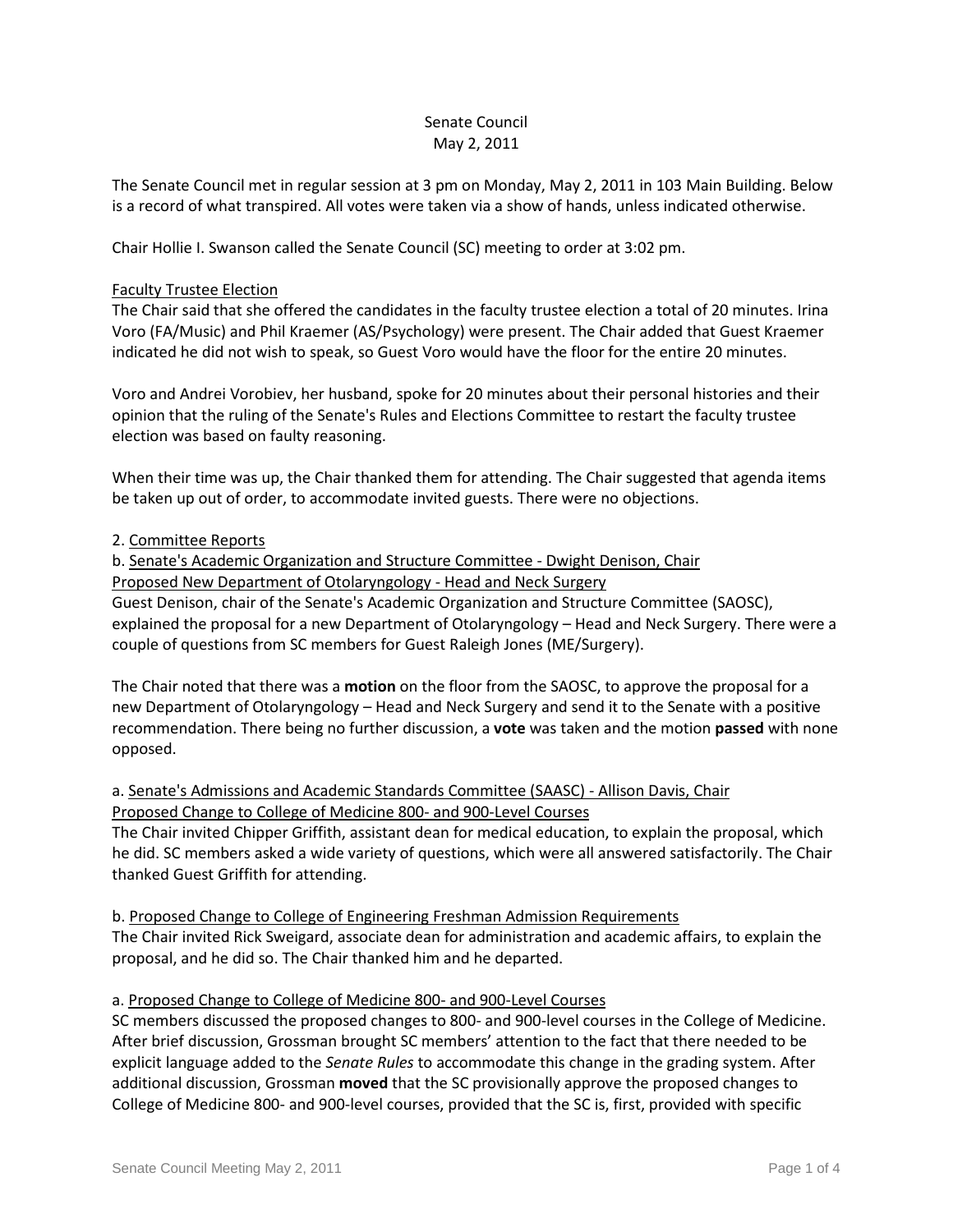language to incorporate into the *Senate Rules* by close of business on Wednesday, May 4, and second, provided no SC member objects by Friday, May 6 at 5pm to the proposal moving to the Senate. Nokes **seconded**. There being no additional discussion, a **vote** was taken and the motion **passed** with none opposed.

# b. Proposed Change to College of Engineering Freshman Admission Requirements

SC members discussed the proposed change. Grossman spoke against it, saying that there was a lack of research into how the change will affect certain populations of students, particularly minorities and women. There were also concerns that the change in minimum GPA would simply push some students out of Engineering and into other colleges that may not have such a requirement. Dean Mark Kornbluh, from the College of Arts and Sciences, said he would appreciate more detailed enrollment information.

After additional discussion, a **vote** was taken on the **motion** from the Senate's Admissions and Academic Standards Committee to approve the proposed change to the College of Engineering Freshman Admission Requirements. The motion **failed** with one in favor, five opposed and one abstaining.

#### 1. Winter Intersession Calendar 2011-2012

Grossman **moved** to recommend approval of the 2011-2012 Winter Intersession Calendar and send it to the Senate with a positive recommendation. Nokes **seconded**. There being no discussion, a **vote** was taken and the motion **passed** with none opposed.

3. A&S Wired - College of Arts and Sciences Dean Mark Kornbluh and Professor Cristina Alcalde Guest Dean Kornbluh and Christina Alcalde (AS/Gender and Women's Studies) offered a presentation on "A&S Wired," an initiative to be more interactive and engaged with students.

SC members asked some questions during and after the presentation. The Chair suggested that the Senate see a similar presentation in the fall, and SC members agreed **[AI]**.

# 6. Presentation on 2011-2012 Tuition and Fees - Executive VP for Finance and Administration Frank Butler and VP for Financial Operations and Treasurer Angie Martin

The Chair welcomed Treasurer Angie Martin and Executive Vice President for Finance and Administration Frank Butler to offer a presentation on tuition and fees. SC members had a variety of questions.

# 4. Proposed New Administrative Regulation on International Travel – Discussion Only

Guest Susan Carvalho, assistant provost for international affairs, explained the proposed new regulation. SC members asked a few questions, and wondered about the benefit of presenting the proposed new *Administrative Regulation* to the Senate, to help educate faculty on the new regs. Grossman **moved** that the SC recommend the Senate endorse the International Travel regulation. Steiner **seconded**. There being no additional discussion, a **vote** was taken and the motion **passed** with none opposed.

# 1. Minutes from April 25 and Announcements

Grossman **moved** to approve the minutes from April 25, 2011 as amended and Yanarella **seconded**. There being no discussion, a **vote** was taken and the motion **passed** with none opposed.

Anderson offered an update on the Outstanding Senator Award. She said the award committee met that day, and there were five outstanding nominees. She said it was wonderful to see the nominations and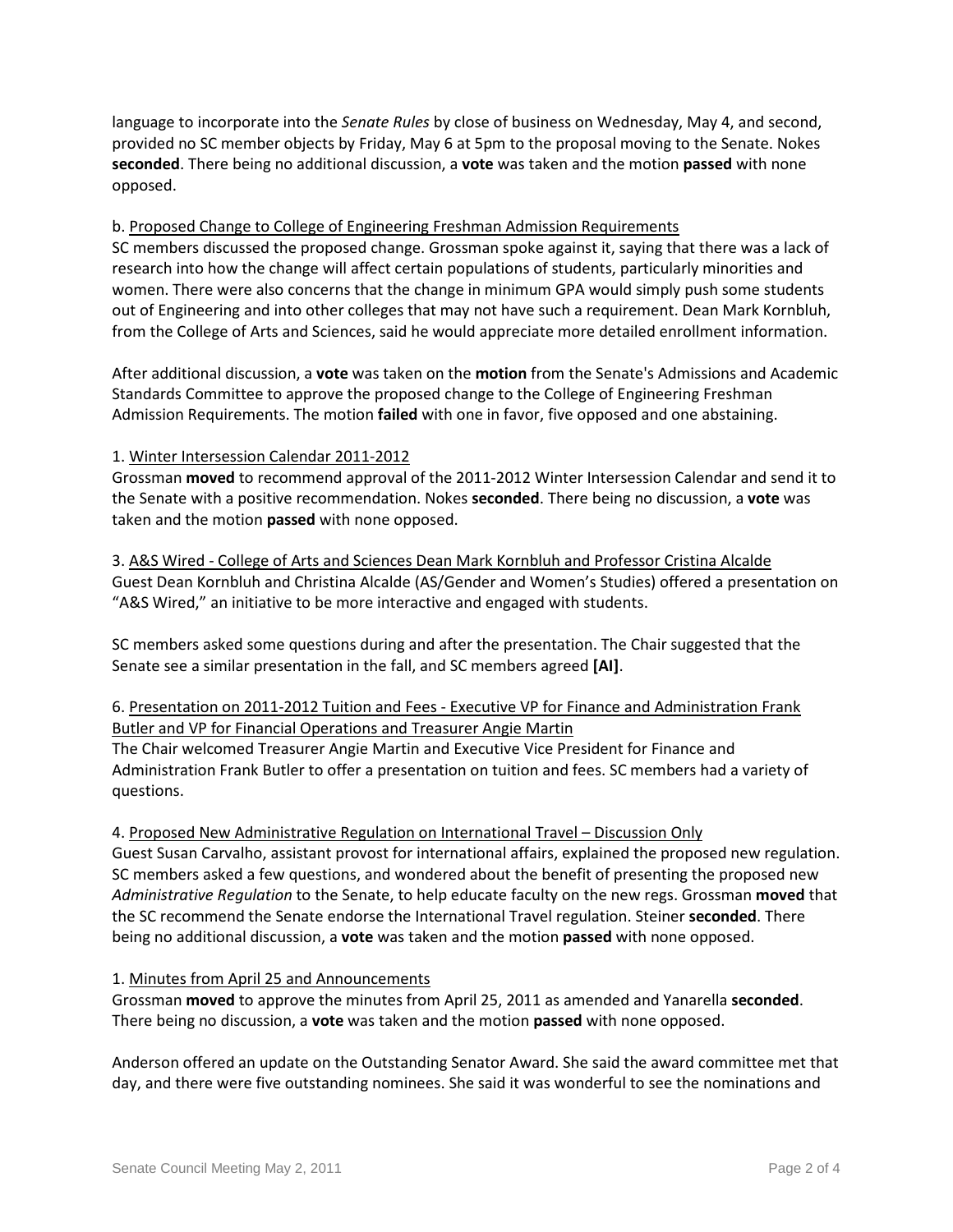letters of from faculty about the contributions of the five senators. Anderson said a plaque would be presented to the winning senator during the May 9 Senate meeting.

#### 7. Tentative Senate Agenda for May 9

SC members discussed the tentative agenda for May 9. The item from Engineering was removed, as was the report from the parliamentarian. Guest Catherine Seago, parliamentarian, said she planned on routinely doing a report at the beginning of the year, in part for new senators, but that she would not offer a report if there were no parliamentary issues causing issues for the Senate. SC members changed the order of a number of agenda items.

Grossman suggested the Senate offer a resolution in honor of President Todd. After brief discussion, Grossman **moved** that the Senate thank President Todd for his service to the University over the past 10 years, and wish him the best in his future endeavors. There was a bit of discussion following the motion. Yanarella **seconded**. There being no further discussion, a **vote** was taken and the motion **passed** with none opposed and two abstaining.

The meeting was adjourned about 5:10 pm.

Respectfully submitted by Hollie I. Swanson, Senate Council Chair

SC members present: Anderson, Blonder, Nokes, Swanson, Steiner, Thelin, Wasilkowski and Yanarella.

Provost's Liaison present: Greissman.

Invited guests present: Christina Alcalde, Susan Carvalho, Marcy Deaton, Dwight Denison, Charles Griffith, Raleigh Jones, Phil Kraemer, Richard Sweigard and Irina Voro.

Prepared by Sheila Brothers on Tuesday, June 13, 2011.

| #   |            | <b>Item</b>                                                                                                                                                                                                          | Responsibility     | <b>Completed</b>      |
|-----|------------|----------------------------------------------------------------------------------------------------------------------------------------------------------------------------------------------------------------------|--------------------|-----------------------|
| 5.  |            | SC subset to examine and revise the description of the administrative<br>coordinator's job duties with a view towards increasing compensation. (7/14/10)                                                             | Grossman,<br>Chair |                       |
| 20. |            | Charge Senate's Academic Programs Committee with creating processes for<br>substantive change issues (teach-out, contractual/consortium process, off-<br>campus sites, how to reopen a suspended program). (8/23/10) | SC                 |                       |
| 26. | $\sqrt{ }$ | Query VP IRPE Connie Ray about number of administrators at UK vs. benchmark<br>institutions. (9/20/10)                                                                                                               | Mrs. Brothers      | 2/1/2011<br>& 3/28/11 |
| 31. |            | Ask the Provost to submit a statement of financial and administrative feasibility<br>for proposals prior to the proposals being sent to cmte. (10/4/10)                                                              | Greissman/SC       |                       |